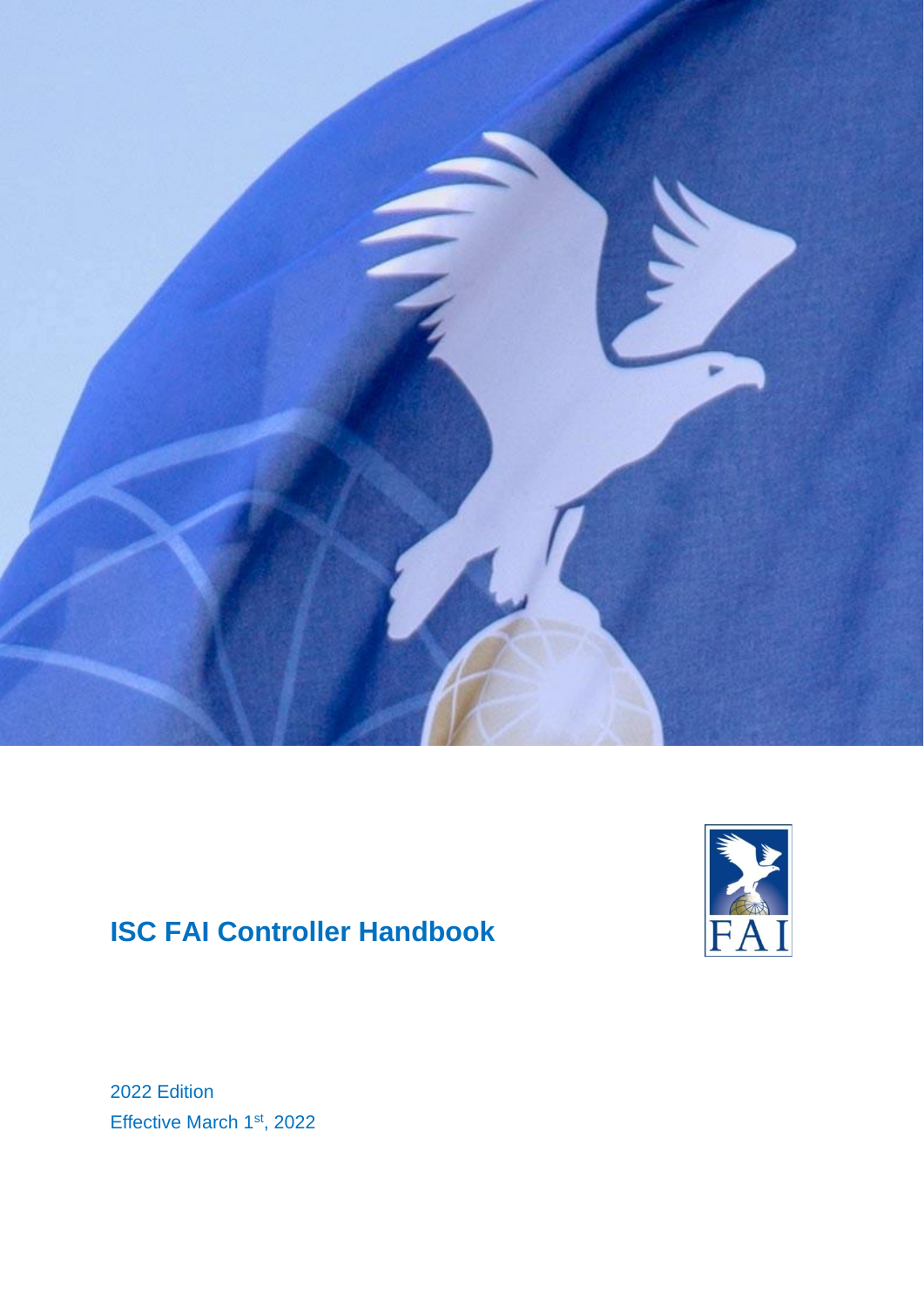## **Copyright 2022**

All rights reserved. Copyright in this document is owned by the Fédération Aéronautique Internationale (FAI). Any person acting on behalf of the FAI or one of its Members is hereby authorised to copy, print, and distribute this document, subject to the following conditions:

- **1. The document may be used for information only and may not be exploited for commercial purposes.**
- **2. Any copy of this document or portion thereof must include this copyright notice.**
- **3. Regulations applicable to air law, air traffic and control in the respective countries are reserved in any event. They must be observed and, where applicable, take precedence over any sport regulations**

Note that any product, process or technology described in the document may be the subject of other Intellectual Property rights reserved by the Fédération Aéronautique Internationale or other entities and is not licensed hereunder.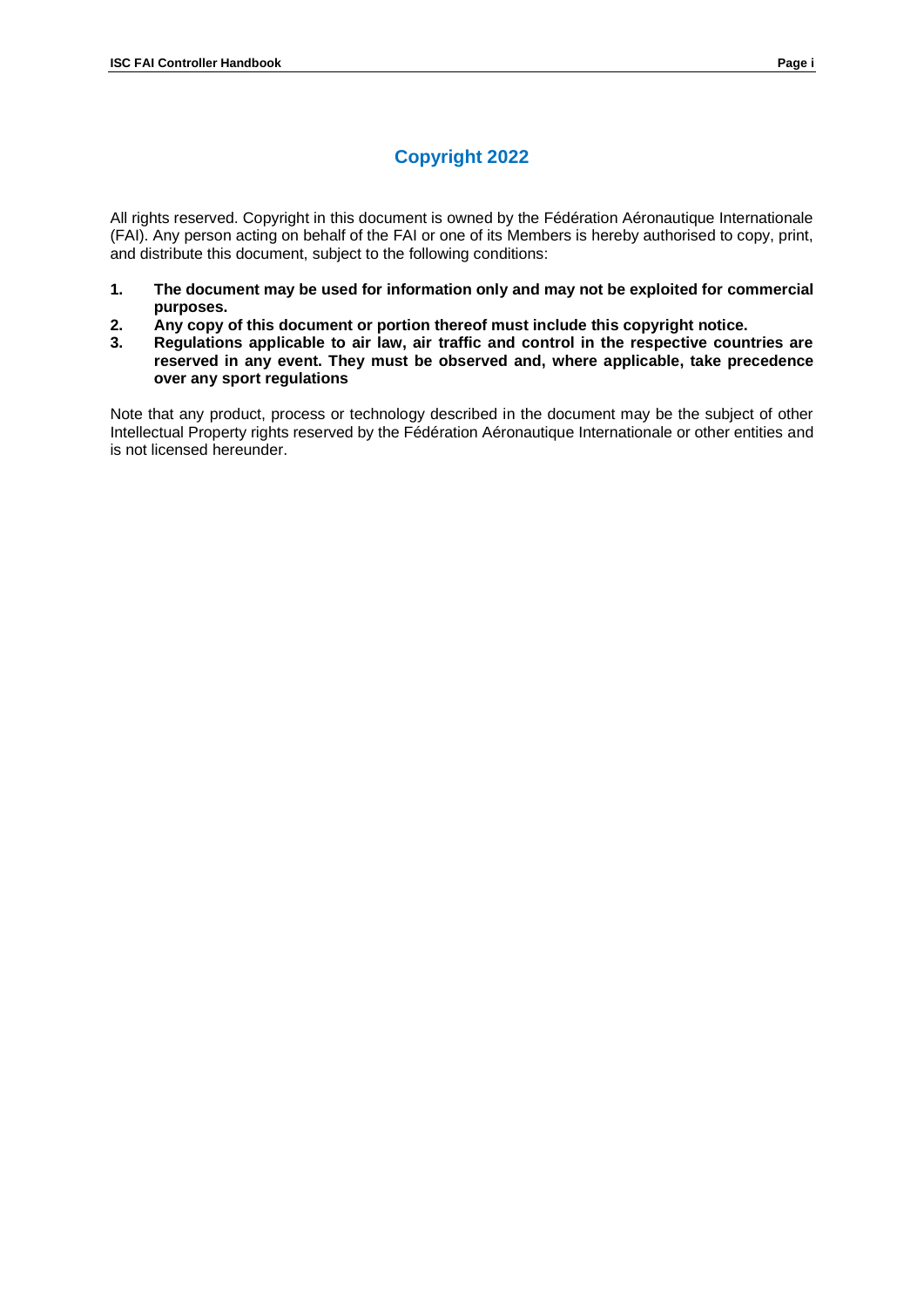### **Table of Contents**

|                         | Page |
|-------------------------|------|
|                         |      |
| $\mathbf 1$             |      |
| 1 <sub>1</sub>          |      |
| 1.2                     |      |
| $\overline{2}$          |      |
| 2.1                     |      |
| $\overline{\mathbf{3}}$ |      |
| 3.1                     |      |
| 3.2                     |      |
| 3.3                     |      |
| 3.4                     |      |
| 3.5                     |      |
| 3.6                     |      |
|                         |      |
|                         |      |
|                         |      |
|                         |      |
|                         |      |

Special note: The use of the words he or his in this document does not imply gender but is used in place of he/she or his/her.

The 2022 Edition differs from the 2021 Edition in those paragraphs with a vertical bar in the margin.

In the case of a disagreement between information or a requirement in this Handbook and that in an Original Document e.g. SC5, the Original Document takes precedence over this Handbook.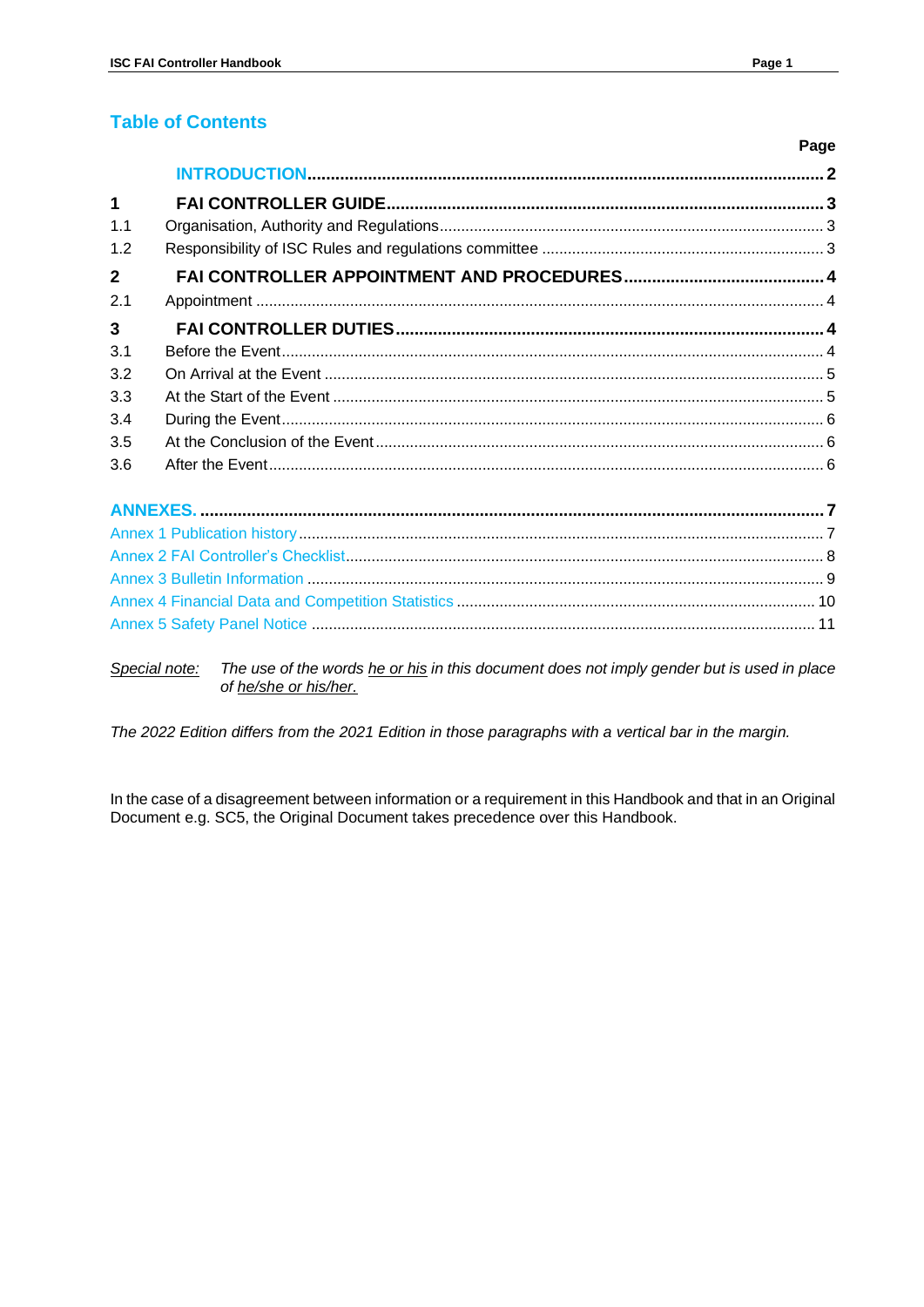### **Introduction**

This Handbook is issued by the ISC

- as an information source for prospective FAI Controllers, and
- to assist FAI Controllers to perform their duties at ISC First Category Events.

This Handbook will be used by the FAI Controller for all ISC First Category Events.

The FAI Controller is appointed by the ISC, upon recommendation from the ISC Bureau and may not be from the Organiser's country.

The duties and responsibilities of the FAI Controller, which commence upon appointment, are:

- To read and then follow the ISC FAI Controller Handbook.
- To ensure that the Organiser follows the terms of the Organiser Agreement, the Sporting Code, the Approved Bid and the Competition Rules as they pertain to the organisation of the competition, including timely payment of the required Deposit (FCEAD 2.2.3) and the Sanction Fees.
- To ensure that the Organiser follows the terms and conditions of the accepted FCE Application/Bid as they pertain to commitments made to assist Delegations and any other administrative matters.
- To visit and inspect the competition site at a suitable time during the preparation thereof unless deemed unnecessary by the ISC Bureau and/or the relevant ISC Competition Committee.
- To review the medical services and, in conjunction with the Organiser, agree to the level of medical services required. Minimum requirements include:
	- Emergency medical personnel to be present at the FCE, the number, based on best practice, to be determined by the size of the event (number of competitors, officials and spectators).
	- Adequate medical equipment on site.
	- Emergency response services (ambulances, helicopters, etc.) and medical facilities (hospital etc.).
	- A procedure in place in the event of a casualty or a serious accident. The document "FAI Guideline In the Event of a Casualty or a Serious Accident" can be obtained from the FAI Secretariat.
	- An Organiser may wish to consider having counsellors on standby to act in the event of a major incident.
- To inform the ISC Bureau if and when organisational or administrative problems or irregularities arise.
- To report to the Jury as to the state of organisation, before the Jury gives its approval to start the competition (SC5; 4.5.1).
- To monitor safety and report any safety violation (including that described in SC5 1.3(2)) that takes place during the FCE to the Safety Panel for further action in accordance with SC5, 4.8
- To attend all Safety Panel meetings and be responsible for recording in writing all Safety Violation Notices.
- To assist, if necessary, in the travel cost reimbursement of the personnel listed in SC5 4.1.4(1).
- To confirm the attendance of each Jury Member, Judge and the Media Liaison Persons by filling in the ISC FCE Personnel List and submitting it to the ISC Finance Secretary, in accordance with the current ISC Expense Reimbursement Policy Document.
- To liaise with the Organiser and Meet Director during the competition to ensure adherence to the program of competition, the Sporting Code and the Competition Rules. Any deviation must be reported to the Jury.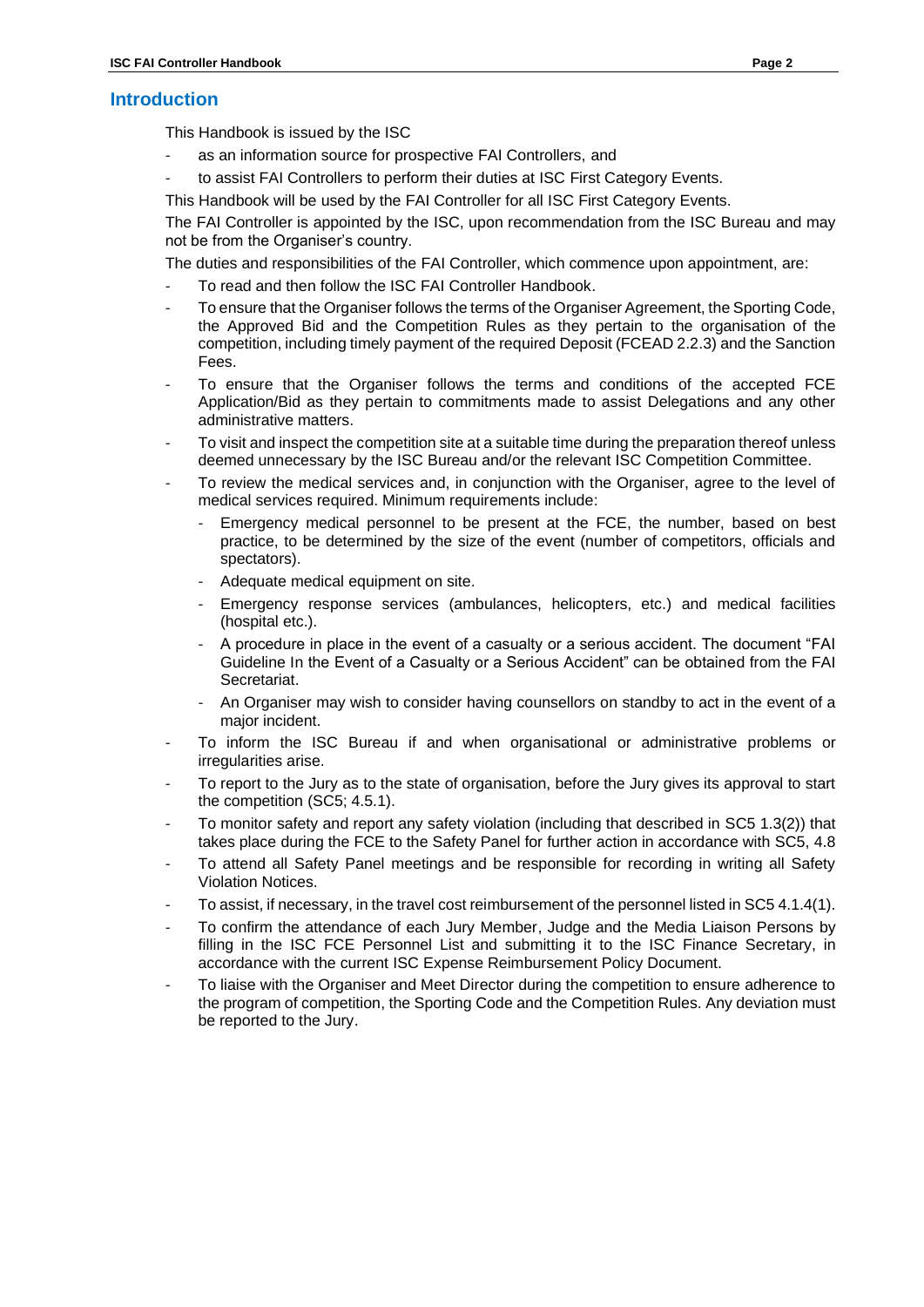- To establish the number of participants who pay the Sanction Fee. The FAI Controller shall first establish a provisional estimate, which must be paid to the FAI at least seven (7) days before the published start date of the competition. The FAI Controller shall then establish the actual number of participants to allow for a final settlement before the Jury approves the competition results and declares the event to be valid. The FAI Controller must advise the ISC Finance Secretary of the actual number of participants by completing and submitting Annex 4, so that a proper accounting may be made.
- To review and submit all Official Information Bulletins as required by SC5 4.1.5.

The FAI Controller will not report to the ISC, unless issues have arisen that require consideration or a decision by the ISC at its next Plenary Meeting. If no report is required, the FAI Controller need only report to the Chair of the relevant Committee. The FAI Controller must have a thorough knowledge of the Sporting Code, General Section, and Section 5, the Competition Rules, the Organiser Agreement and the accepted Bid Document.

### <span id="page-4-0"></span>**1 FAI Controller Guide**

#### <span id="page-4-1"></span>1.1 ORGANISATION, AUTHORITY AND REGULATIONS



#### <span id="page-4-2"></span>1.2 RESPONSIBILITY OF ISC RULES AND REGULATIONS COMMITTEE

The responsibility of the ISC Rules and Regulations Committee is to prepare, maintain and publish the ISC FAI CONTROLLER HANDBOOK.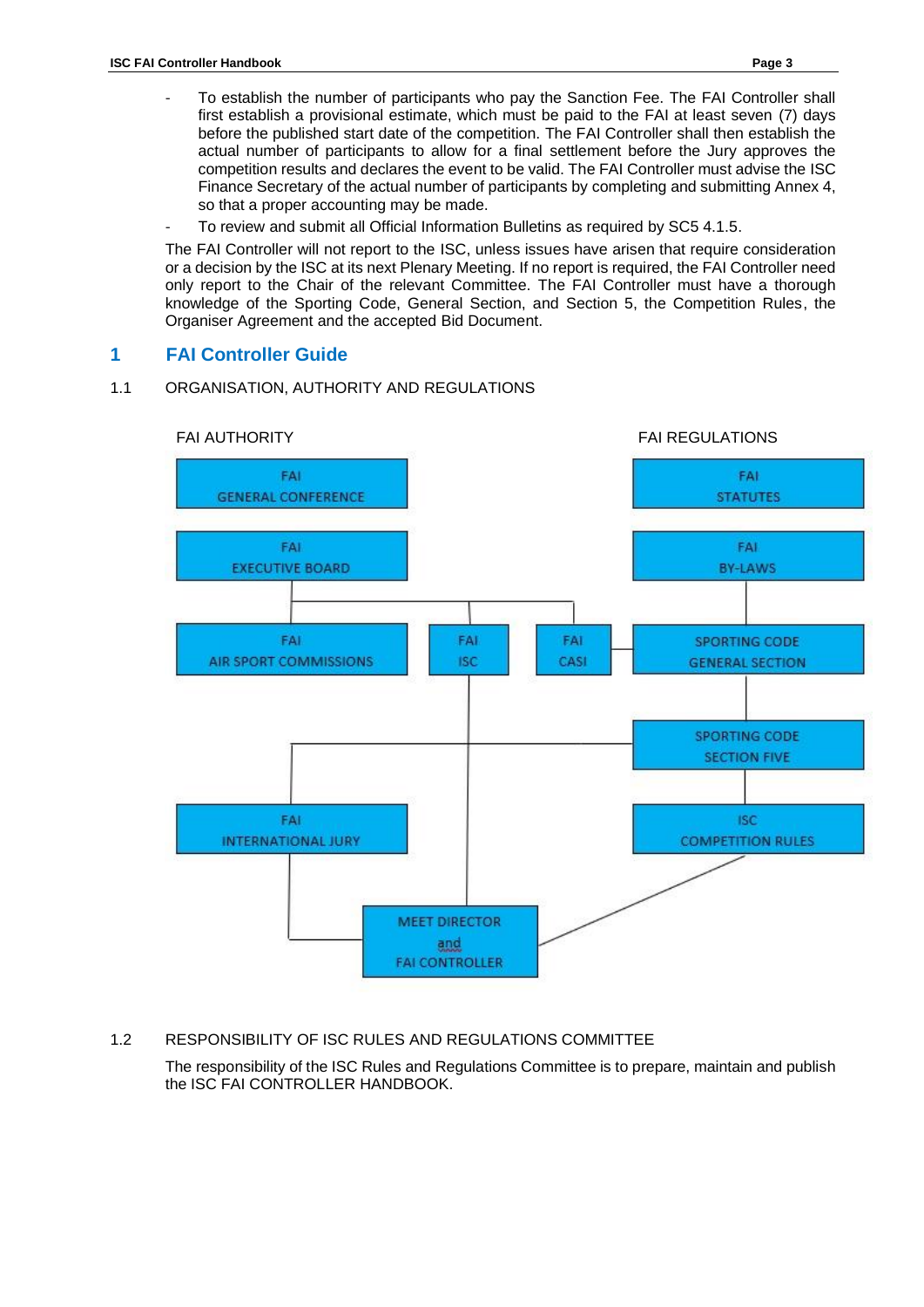#### <span id="page-5-1"></span><span id="page-5-0"></span>2.1 APPOINTMENT

Any ISC First Category Event shall have an FAI Controller appointed by the ISC.

In accordance with SC5 4.1.1.2 the ISC Bureau will, after recommendation from the relevant Competition Committee(s), nominate a person for appointment as the FAI Controller, to be approved by the ISC Plenary at the same time that the FCE receives approval.

### <span id="page-5-2"></span>**3 FAI Controller Duties**

#### <span id="page-5-3"></span>3.1 BEFORE THE EVENT

The FAI Controller:

- 1. Will obtain a copy of the Sporting Code, General Section and Section 5, the Competition Rules for the Event, the Organiser Agreement and the accepted Bid Document and be thoroughly familiar with the contents of all of them.
- 2. Will contact the Organiser (President and Secretary of the Organising Committee) (OC) and explain to them the role of the FAI Controller, which is described in the Introduction to this handbook.
- 3. Will advise the OC of the need to issue two Official Information Bulletins, the timing and content thereof and the need for the Bureau to approve the Bulletins before issue.
- 4. Determine the dates of issue of the Bulletins and request that the OC ensure that they are prepared and sent to the ISC 1<sup>st</sup> Vice President at least 60 days before the issue date (see SC5 4.1.5)
- 5. Ensure that the Organisers website (if one is to be used) is only posting information as per accepted bid and both Official Information Bulletins.(see SC5 4.1.6)
- 6. Will advise the OC of the Sanction Fee payment procedure how the provisional amount is to be determined and the timing of payment. It is suggested that the provisional amount be determined using the Entry Forms (Provisional or Final) received.
- 7. Will advise the OC of the amount of the Pre Event Deposit (see FCEAD and Organiser Agreement) and the timing of the payment (no later than 30 days before the start date of the Event) and will ensure that it is paid on time.
- 8. Will advise the OC that payment of the Pre Event Deposit and Sanction Fee (if payment is made instead of a Guarantee being provided) must be made to the FAI bank account, only after receipt of an FAI invoice.
- 9. Will review the medical services and, in conjunction with the Organiser, agree to the level of medical services required. Minimum requirements include:
	- Emergency medical personnel to be present at the FCE, the number, based on best practice, to be determined by the nature and size of the event (discipline, number of competitors, officials and spectators).
	- Adequate medical equipment on site.
	- Emergency response services (ambulances, helicopters etc.) and medical facilities (hospital etc.).
	- A procedure in place in the event of a casualty or a serious accident. The document "FAI Guideline In the Event of a Casualty or a Serious Accident" can be obtained from the FAI Secretariat.
	- An Organiser may wish to consider having counsellors on standby to act in the event of a major incident.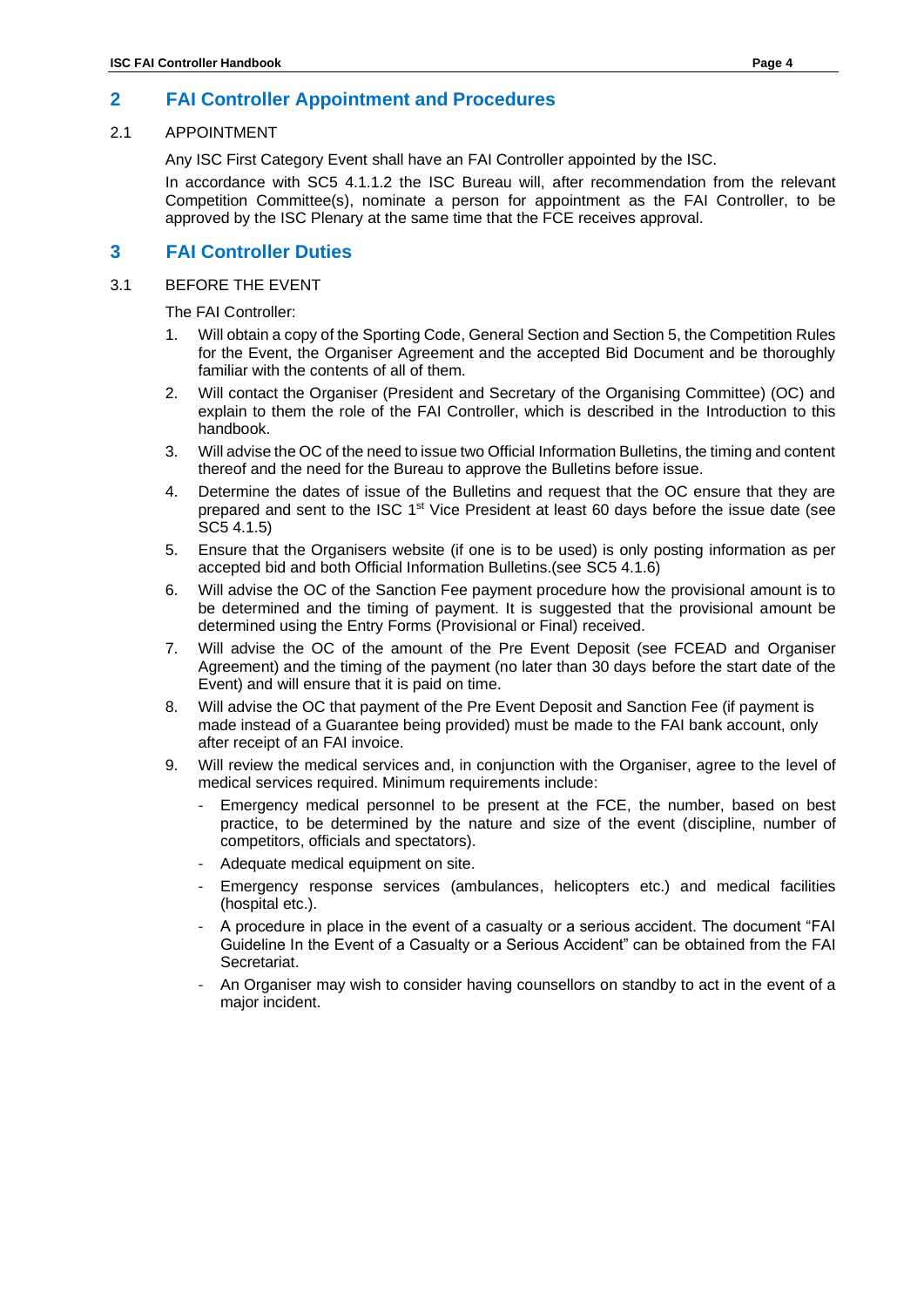- 11. Will advise of the need for anemometer calibration and evidence thereof (if needed).
- 12. Should make his own travel and accommodation arrangements in conjunction with the OC.
- 13. Will contact the Chief Judge and assist, as needed, with the required judging equipment and organisation of the Judges' seminar and training program (if one is being held).
- 14. Will contact the OC to ensure that the facilities and services to be provided are adequate and appropriate. Examples of what is meant by this are the registration office, judging room(s), electronic scoring system, internet connection, power supply, hotel accommodation, local transportation, interpreters, parachute packing areas, creeper and dirt-dive areas, notification system, etc. As each competition is different, the FAI Controller will need to act as circumstances dictate and may well prepare a detailed checklist, which will likely be different to the one included in this Handbook.
- 15. Should keep the Jury advised of any pertinent matters.

#### <span id="page-6-0"></span>3.2 ON ARRIVAL AT THE EVENT

The FAI Controller:

- 1. Will discuss all aspects of the organization with the OC, inspect the site to ensure that all is in readiness (Judges' room, Jury room, toilets and team tents, power supply as needed, etc.) and meet with the Meet Director and Chief Judge to discuss any issues that might arise.
- 2. Will ensure that an information board and official scoreboard (to be designated by the Chief Judge and approved by the Jury) are in place and convenient for competitor access.
- 3. Will ensure that registration facilities and procedures are in place.
- 4. Will ensure that all hotel and local transportation arrangements are satisfactory.
- 5. Will ensure that the notification system is satisfactory.
- 6. Will ensure that there are adequate facilities for the Judges' meeting and the Team Leader meeting.
- 7. Will ensure that two way radio communication for all competition officials is available.
- 8. Will check that Interpreters are being provided (SC5, 4.3.7).
- 9. Must check Sporting License information on the FAI/ISC data base for all competitors to ensure compliance with SC5 1.2 (1).
- 10. Must ensure that the provisional Sanction Fee has been paid.
- 11. Must ensure that all necessary equipment is available and is as specified in the OA and the Bid Document.
- 12. Must be ready to report to the Jury as to readiness (SC5, 4.5.1)
- <span id="page-6-1"></span>3.3 AT THE START OF THE EVENT

The FAI Controller:

- 1. Must report to the Jury regarding the state of readiness.
- 2. Must attend the Team Leader meeting, and if appropriate say a few words about safety and safe jumping.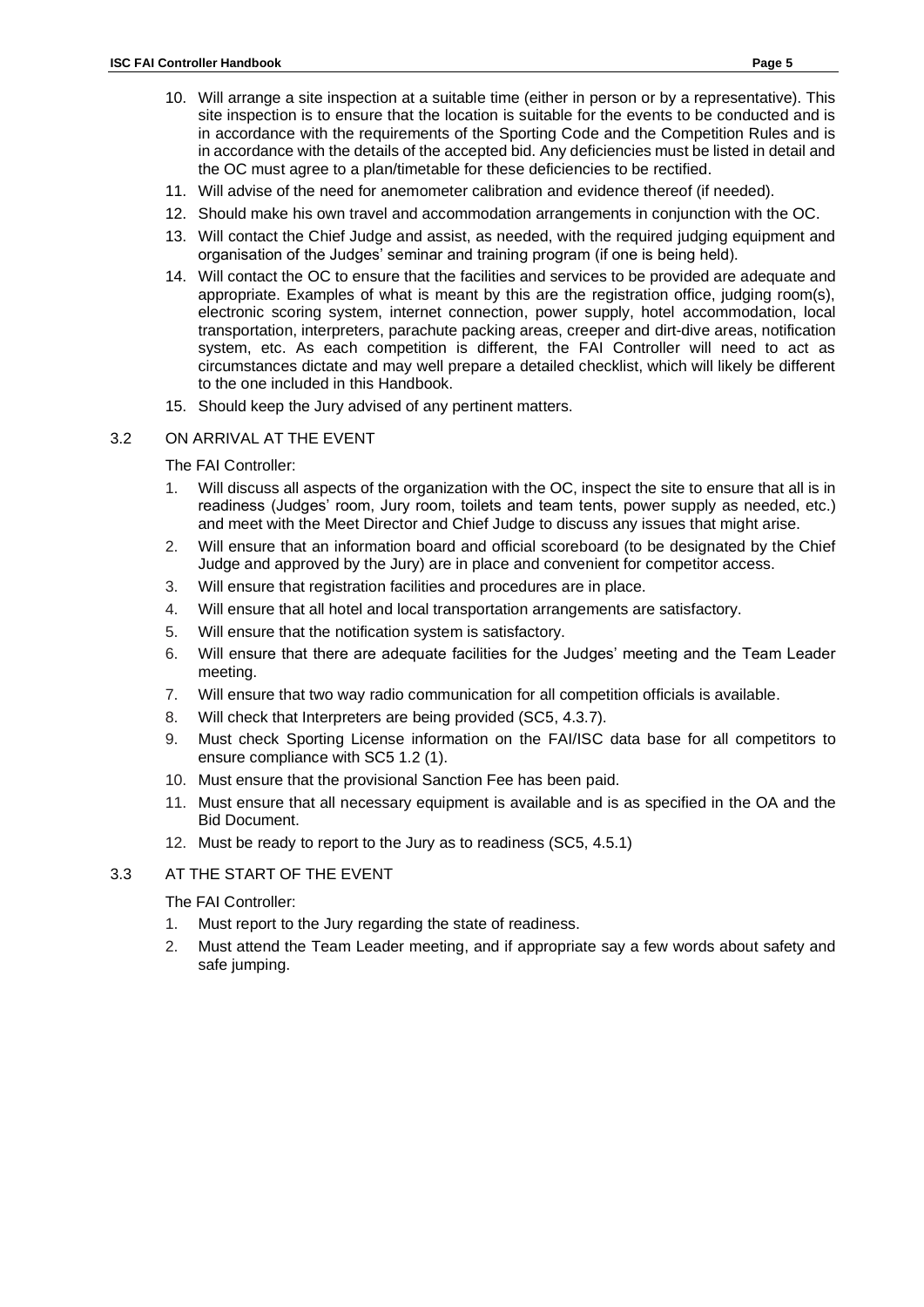#### <span id="page-7-0"></span>3.4 DURING THE EVENT

The FAI Controller:

- 1. Must monitor safety and report any safety violation (including that described in SC5, 1.3(2)) that takes place during the FCE to the Safety Panel for further action in accordance with SC5, 4.8 and must attend all Safety Panel meetings and be responsible for recording in writing all Safety Violation Notices.
- 2. Must monitor adherence to the Sporting Code, Competition Rules, Organiser Agreement and the Bid Document. Any deviation must be reported to the Jury.
- 3. Should work with the Meet Director and Chief Judge as required by circumstances.
- 4. Must determine the amount of the Final Sanction Fee and ensure that, if greater than the Provisional amount already paid, the balance is promptly paid to the FAI bank account (upon receipt of an FAI invoice) so that the Jury may declare the event to be valid.

#### <span id="page-7-1"></span>3.5 AT THE CONCLUSION OF THE EVENT

The FAI Controller:

- 1. Will report to the Jury as to satisfactory/unsatisfactory completion of all contractual commitments by the Organiser.
- 2. Will collect the copy of the Recording Media (see SC5, 4.9.3) for delivery to the Chair of the ISC Judges' Committee.
- 3. Will advise the ISC Finance Secretary of the actual number of participants, so that a proper accounting may be made of the Sanction Fee.
- 4. Will provide the ISC Finance Secretary with a completed Personnel List stating the names and official attendance periods of all officials (Jury and Judges).

#### <span id="page-7-2"></span>3.6 AFTER THE EVENT

The FAI Controller:

- 1. Should report to the Chair of the relevant ISC Competition Committee(s).
- <span id="page-7-3"></span>2. Should, if considered necessary, prepare a written report on issues to be considered by the ISC at its next Plenary Meeting.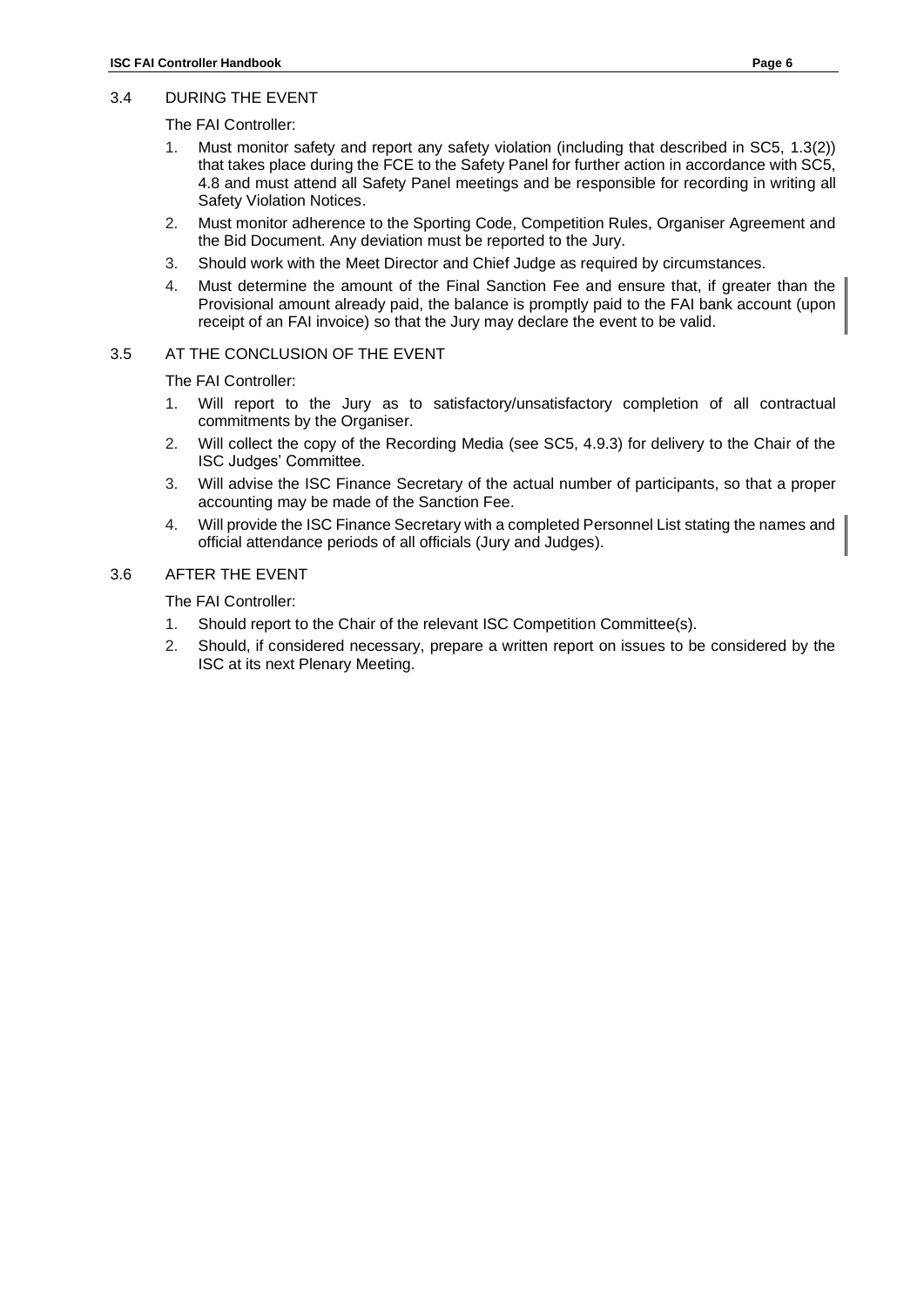### **PUBLICATION HISTORY**

| March 2007: | 1 <sup>st</sup> edition  |
|-------------|--------------------------|
| March 2008: | 2 <sup>nd</sup> edition  |
| March 2010: | 3 <sup>rd</sup> edition  |
| March 2011: | 4 <sup>th</sup> edition  |
| March 2012: | 5 <sup>th</sup> edition  |
| March 2013: | 6 <sup>th</sup> edition  |
| March 2014: | 7 <sup>th</sup> edition  |
| March 2015: | 8 <sup>th</sup> edition  |
| March 2016: | 9 <sup>th</sup> edition  |
| March 2017: | 10 <sup>th</sup> edition |
| March 2018: | 11 <sup>th</sup> edition |
| March 2019: | 12 <sup>th</sup> edition |
| March 2020: | 13 <sup>th</sup> edition |
| March 2021: | 14 <sup>th</sup> edition |
| March 2022: | 15 <sup>th</sup> edition |
|             |                          |

 $\overline{\phantom{a}}$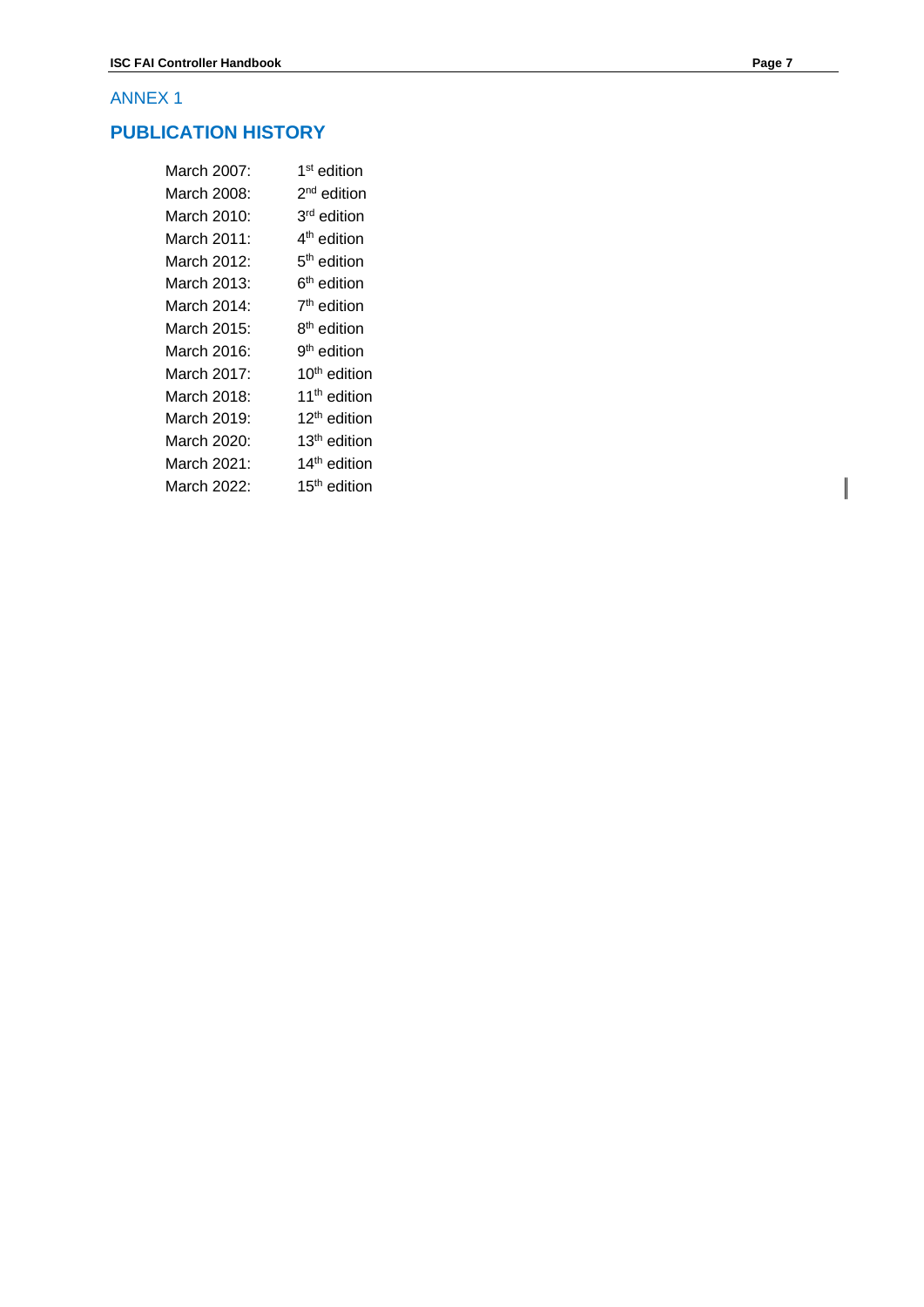### <span id="page-9-0"></span>**FAI CONTROLLER CHECKLIST**

#### **Before:**

- $\Box$ Obtain copy of OA and accepted Bid Document.
- $\Box$ Ensure possession of most current edition of the Sporting Code (General Section and Section 5) and Competition Rules.
- $\Box$ Contact Organiser (OC); find out name and contact info for President and Secretary.
- $\Box$ Explain role of FAI Controller to OC.
	- Advise OC of 2 Official Information Bulletins: ISC format, timing and procedure for issue.
- $\bar{\Box}$ Ensure the Bulletins are posted on the FAI/ISC website.
- Advise OC of amount of pre-Event Deposit and timing of payment.
- Advise OC of Sanction Fee payment procedure and timing.
- Arrange site inspection (date, etc. in person or by a representative).
- 0000000000 Review Medical Services Assessment Report.
- Contact OC re first aid, ambulance, etc.
- Contact OC and discuss facilities, etc.
- Check OC website (if online) about publication requirements.
- Advise about anemometer calibration and evidence (if needed).
- Arrange travel and advise OC.
- $\Box$ Contact Chief Judge and assist as needed.
- $\Box$ Keep the ISC Bureau and the Jury President advised of any pertinent matters.

#### **On arrival at the Event:**

- $\Box$ Discuss organisation, inspect site for any changes, deficiencies, etc.
- $\Box$ Ensure that the site has adequate toilets, team shelter, etc.
	- Ensure that the notice boards and notification system are adequate.
	- Ensure hotel and local transportation arrangements are satisfactory.
- 00000 Ensure registration facilities are adequate.
	- Ensure adequate space is available for the Judges' and Team Leader meetings.
	- Ensure two-way radio communication for officials is available.
- $\overline{\Box}$ Ensure, if needed, that Interpreters are provided.
	- Ensure that all is in accordance with the accepted bid, the OA, Sporting Code and CRs.
	- Have pre-event meeting with the Meet Director and Chief Judge.
- $\bar{\Xi}$ Check Sporting License information on the FAI/ISC data base for all Competitors.
- $\bar{\Box}$ Ensure the provisional Sanction Fee has been paid.
	- Ensure all necessary equipment is available and as per OA and accepted bid.
- $\Box$ Be ready to report to the Jury regarding the state of readiness.

### **Before start of Competition:**

- $\Box$ Report to the Jury as to the state of readiness.  $\Box$ 
	- Attend Team leader meetings.

### **During:**

 $\Box$ 

- Monitor safety and attend Safety Panel meetings.
- $\Box$ Monitor adherence to GS, SC5, CRs and OA. Report any deviation to the Jury.
- $\Box$ Determine the amount of the Final Sanction fee and ensure prompt payment.

### **At end:**

- $\Box$ Report to the Jury.
- $\Box$ Assist, if necessary, in the travel cost reimbursement for Event Officials and judges.  $\Box$ 
	- Collect a copy of the Recording Media, the score sheets and other pertinent documentation and deliver that to the Chair of the ISC Judges' Committee and/or the ISC Judge Video Librarian.
- $\Box$  Complete Annex 4 and submit copies to the Jury and the ISC Finance Secretary.
- Submit the ISC FCE Personnel List to the ISC Finance Secretary.

### **After:**

- $\Box$ Report to Committee Chair(s).
- $\Box$ Write report to the ISC, if necessary.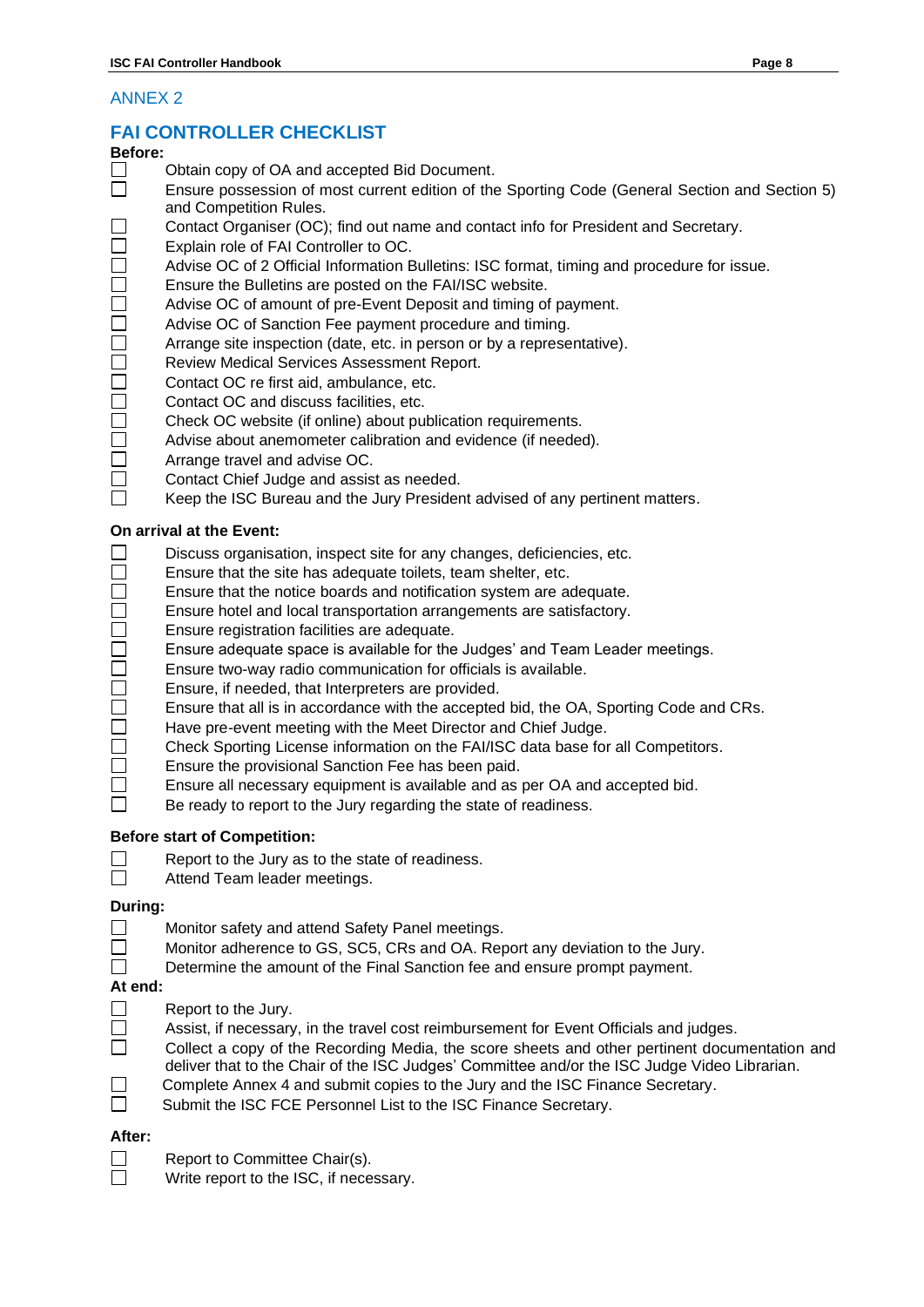### <span id="page-10-0"></span>**BULLETIN INFORMATION**

BULLETINS 1 AND 2 MUST CONTAIN THE DETAILS AS PER OFFICIAL BID FORMAT (ANNEX 3 OF THE FCEAD)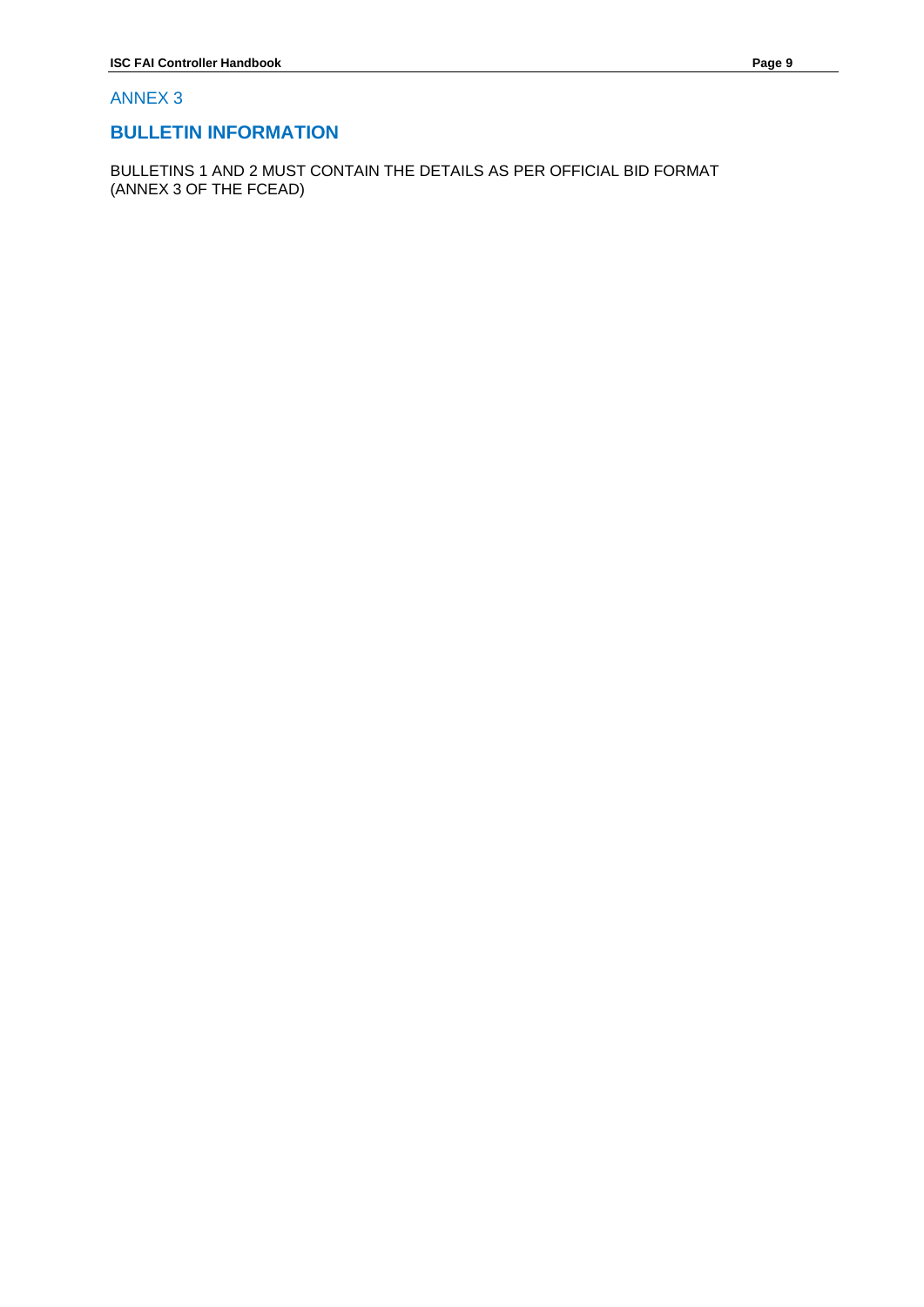### **FINANCIAL DATA AND COMPETITION STATISTICS**

NAME OF COMPETITION:

DATE OF COMPETITION:

**Application Fee** : € (paid at time of bid) Date: \_\_\_\_\_\_\_\_\_\_\_\_\_\_

**Deposit**: € (30 days <competition) Date: \_\_\_\_\_\_\_\_\_\_\_\_\_\_

### **Preliminary Sanction Fee**

| <b>Provisional Entries</b>                   |  |
|----------------------------------------------|--|
| Competitors                                  |  |
| Eligible Officials (HoD, Team Manager, etc.) |  |
| <b>TOTAL A</b>                               |  |

**Interim Payment (IP)** (€110 x Total A (above)  $=$   $\ldots$  =  $\ldots$  =  $\ldots$   $\in$   $\in$ (to be paid 7 days < start of the competition)

### **Final Sanction Fee**

| Competitors                                  |  |
|----------------------------------------------|--|
| Eligible Officials (HoD, Team Manager, etc.) |  |
| <b>TOTAL B</b>                               |  |

**Final Payment (FP)** €110 x Total B (above) less (IP) above =  $\frac{1}{2}$ 

If FP is positive, a payment to ISC of this amount is required before the Jury declares the event to be valid.

If FP is negative, the Organiser is entitled to a refund to be calculated by the ISC Finance Secretary.

Payment of the Application Fee, Deposit (if payment is made instead of a Guarantee being provided) and the Sanction Fees must be made to the FAI bank account, upon receipt of an FAI invoice.

This document is designed to help the FAI Controller follow the Organiser Financial Obligations. Copies must be handed to the Jury and emailed to the ISC Finance Secretary after the completion of the competition to enable validation and refunds.